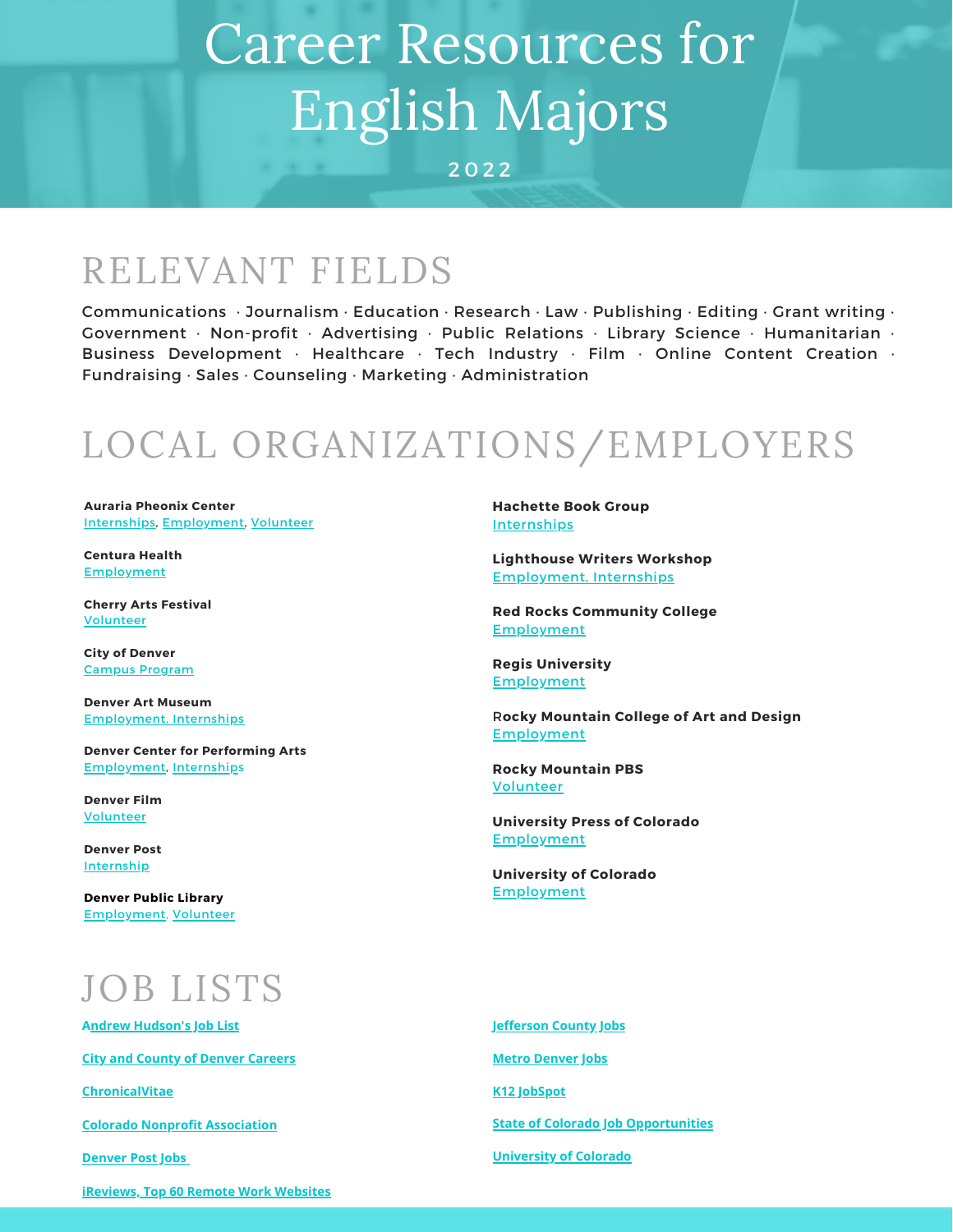## Internships, Fellowships, Training Opportunities

#### *[5280](https://www.5280.com/job-opportunities/)* Editorial [Internships](https://www.5280.com/job-opportunities/)

- AfricAid Inc[,](https://www.coloradononprofits.org/careers/nonprofit-internships/communications-fellow-remote) [Communications](https://www.coloradononprofits.org/careers/nonprofit-internships/communications-fellow-remote) Fellow (Remote)
- Amp the Cause, [Intern](https://www.coloradononprofits.org/careers/nonprofit-internships/intern-2)
- Art From Ashes, Social [Media](https://www.coloradononprofits.org/careers/nonprofit-internships/social-media-intern-5) Intern
- The Brink Literacy Project, [Publishing](https://www.brinklit.org/education/internship/) Internship
- Denver Scholarship Foundation, [S](https://coloradononprofits.org/careers/nonprofit-internships/social-media-engagement-intern)ocial Media [Engagement](https://coloradononprofits.org/careers/nonprofit-internships/social-media-engagement-intern) Intern
- Denver Scholarship Foundation, Social Media [Engagement](https://www.coloradononprofits.org/careers/nonprofit-internships/social-media-engagement-intern) Intern
- TheEduCtr, Grant Writing [Internship](https://www.coloradononprofits.org/careers/nonprofit-internships/grant-writing-internship-0)
- Generation Teach, Summer Teaching [Fellowship](https://drive.google.com/file/d/1DVkAF4ptc5jsqnaBaPDoGD-yzqI1lYP2/view)
- Jefferson County, Various [Internships](https://www.governmentjobs.com/careers/jefferson/jobs/2740518/jefferson-county-internships-interest?page=1&pagetype=jobOpportunitiesJobs)
- National Renewable Energy Laboratory, [Undergraduate,](https://www.nrel.gov/careers/internships.html) Graduate Internships
- Reach Out and Read, Marketing and [Communications](https://andrewhudsonsjobslist.com/jobs/paid-marketing-communications-intern-in-denver-denver-county-colorado-us/) Intern
- TEFL Iberia: This [teacher](https://tefl-iberia.com/) training school, based in Barcelona, runs monthly TEFL courses for those who are looking to teach English and travel.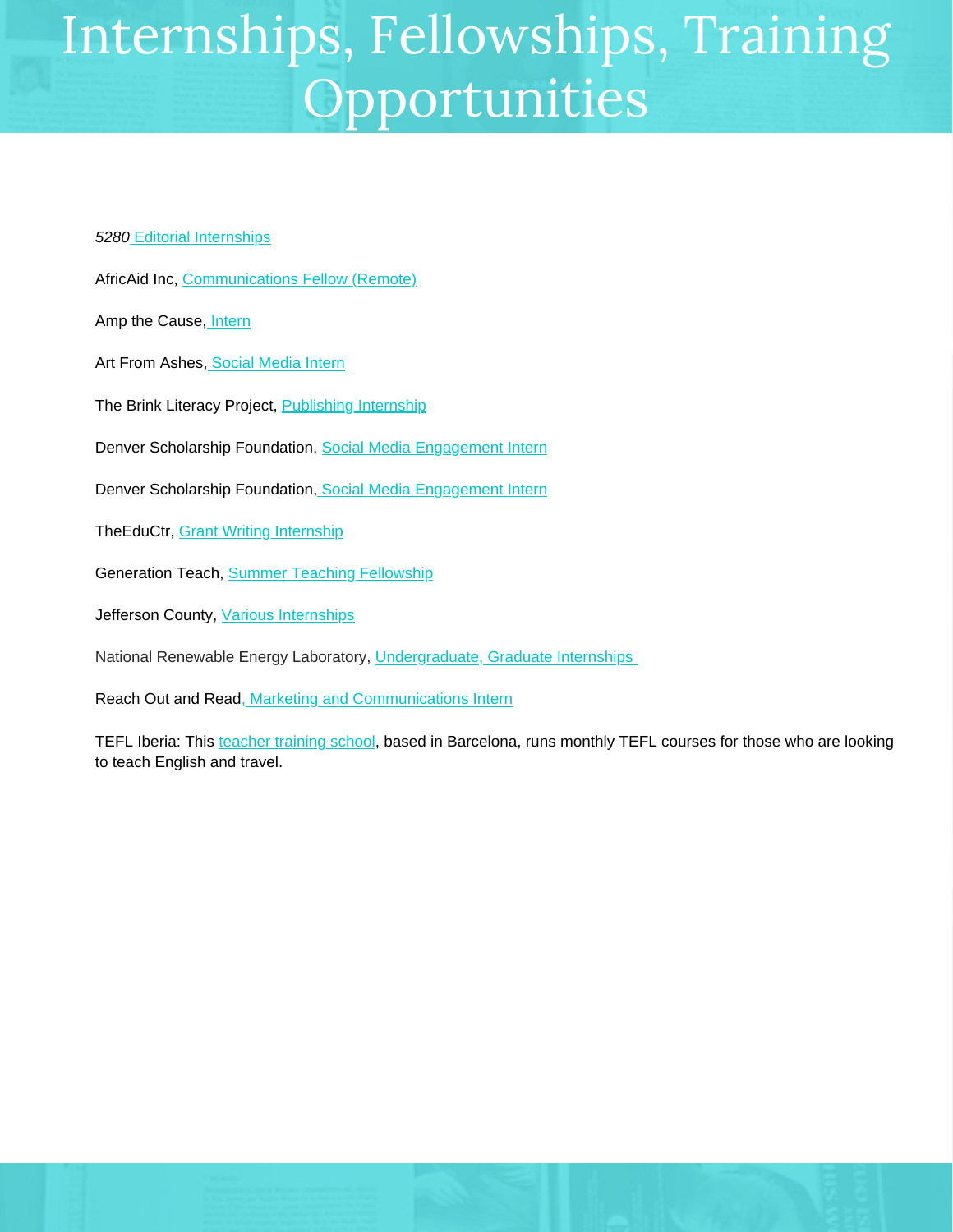# Full-Time Employment

City of Colorado Springs, [Chief Communications Officer](https://andrewhudsonsjobslist.com/jobs/chief-communications-officer-in-colorado-springs-el-paso-county-colorado-us/)

- Children's Hospital, [Senior Copywriter Communications Specialist Sr.](https://andrewhudsonsjobslist.com/jobs/senior-copywriter-communications-specialist-sr-in-aurora-adams-colorado-us/)
- Colorado Housing and Finance Authority, [Community Relationship Manager \(CRM\) Eastern Colorado](https://andrewhudsonsjobslist.com/jobs/community-relationship-manager-crm-eastern-colorado-remote-in-denver-county-colorado-us/)
- Colorado State University, [Senior Communications and Special Projects Specialist](https://andrewhudsonsjobslist.com/jobs/senior-communications-and-special-projects-specialist-in-denver-county-colorado-us-2/)
- Copper Mountain, [Social Media and Marketing Coordinator](https://andrewhudsonsjobslist.com/jobs/social-media-and-marketing-coordinator-in-summit-county-colorado-us/)
- Downtown Denver Partnership, [Manager, Marketing and Communications](https://andrewhudsonsjobslist.com/jobs/manager-marketing-and-communications-in-denver-denver-county-colorado-us/)
- Goodwill of Colorado, Marketing & Communications Manager
- Hope Communities, [Manager of Administration](https://andrewhudsonsjobslist.com/jobs/manager-of-administration-in-fort-morgan-morgan-county-colorado-us/)
- Mizel Institute, [Marketing and Communications Manager](https://andrewhudsonsjobslist.com/jobs/marketing-and-communications-manager-in-denver-adams-colorado-us/)
- Onsight Public Affairs, [Communications Associate](https://andrewhudsonsjobslist.com/jobs/communications-associate-remote-in-boulder-boulder-county-colorado-us/)
- Regis University, [Communications Lecturer](https://andrewhudsonsjobslist.com/jobs/communications-lecturer-in-denver-county-colorado-us/)
- States Newsroom, [Reporter](https://andrewhudsonsjobslist.com/jobs/reporter-in-denver-county-colorado-us-2/)
- Summer Daily News, [A&E and Magazine Editor](https://andrewhudsonsjobslist.com/jobs/ae-and-magazine-editor-in-summit-county-colorado-us/)

Westword, [News Editor](https://andrewhudsonsjobslist.com/jobs/news-editor-in-denver-county-colorado-us/)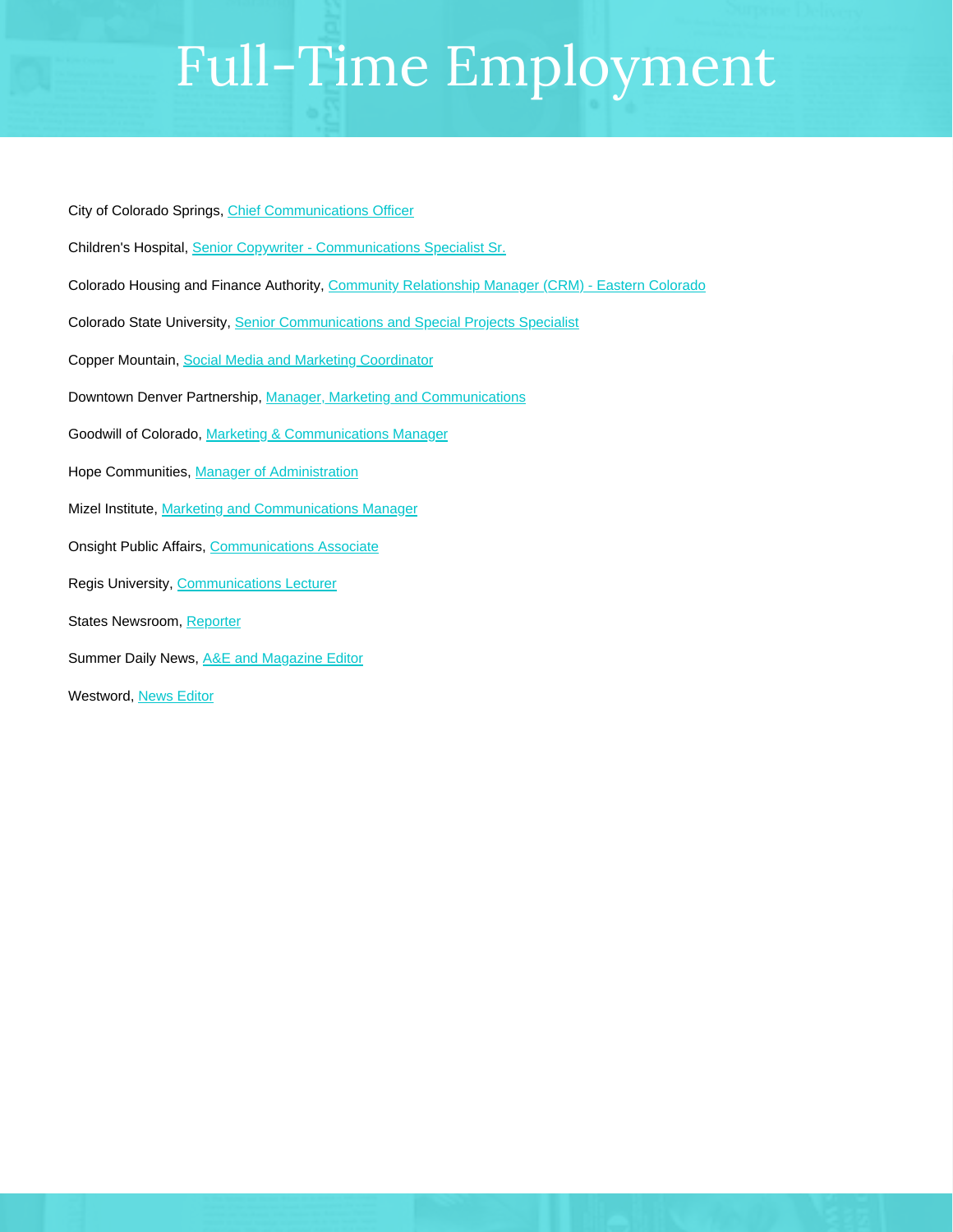# Part-Time Employment

CBS 4, New [Photojournalist](https://andrewhudsonsjobslist.com/jobs/new-photojournalist-part-time-in-denver-county-colorado-us/)

Juris Digital, Legal [Content](https://www.indeed.com/viewjob?jk=a593765248fb0a21&tk=1eegpokphp9ch800&from=serp&vjs=3) Writer